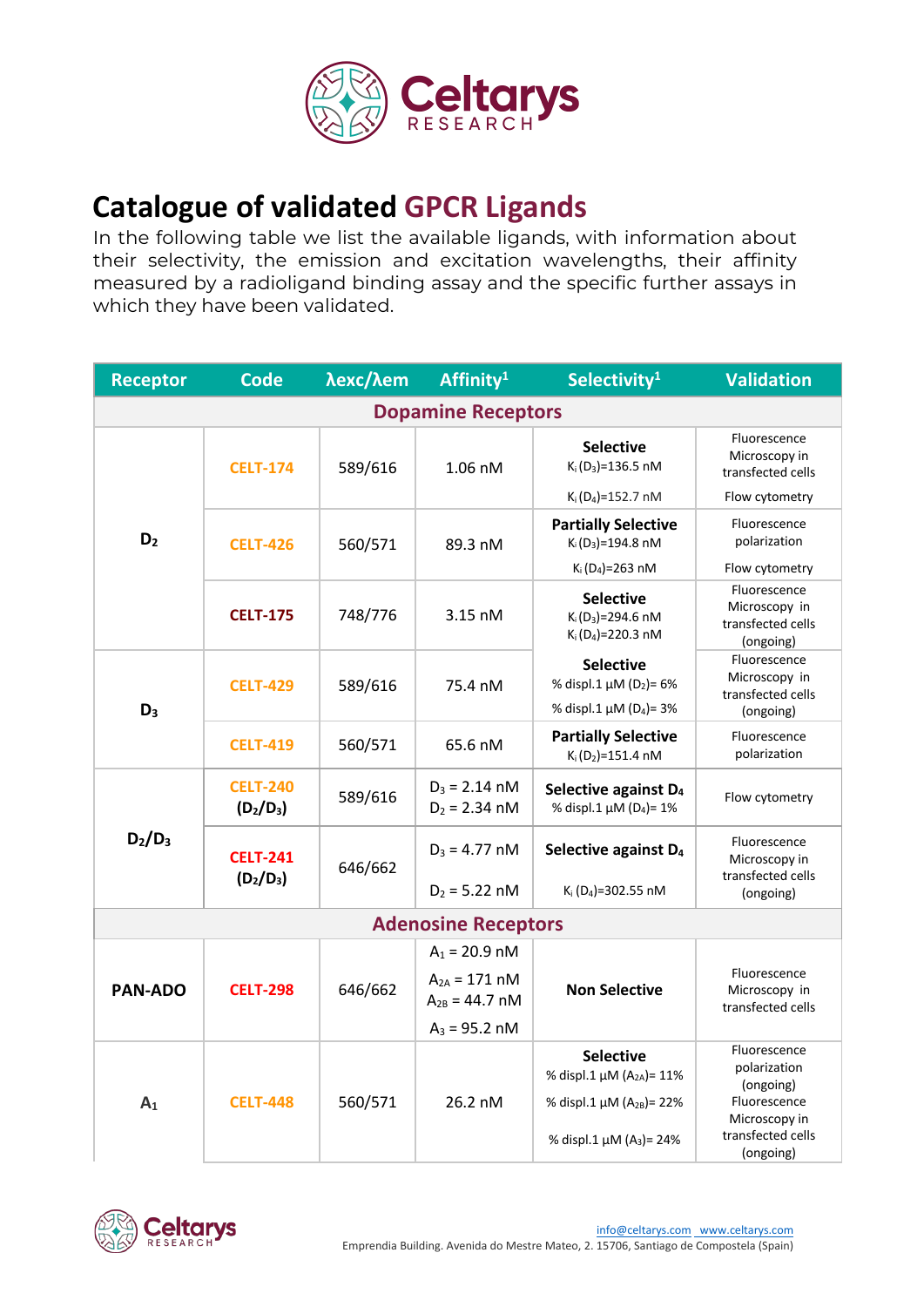|                                      | <b>CELT-372</b><br>$(A_1/A_{2B})$ | 589/616  | $A_1 = 1.89$ nM                            | <b>Partially Selective</b><br>K <sub>i</sub> (A <sub>2A</sub> )=80.33 nM | Fluorescence<br>Microscopy in                                                |  |  |
|--------------------------------------|-----------------------------------|----------|--------------------------------------------|--------------------------------------------------------------------------|------------------------------------------------------------------------------|--|--|
|                                      |                                   |          | $A_{2B} = 24.75$ nM                        | $K_i$ (A <sub>3</sub> )=967.8 nM                                         | transfected cells                                                            |  |  |
|                                      | <b>CELT-360</b>                   | 646/662  | 8.6 nM                                     | <b>Non Selective</b><br>K <sub>i</sub> (A <sub>2A</sub> )=98.38 nM       | Fluorescence<br>Microscopy in<br>transfected cells                           |  |  |
|                                      |                                   |          |                                            | K <sub>i</sub> (A <sub>2B</sub> )=72.24 nM                               |                                                                              |  |  |
|                                      |                                   |          |                                            | $K_i(A_3) = 231.01$ nM                                                   |                                                                              |  |  |
| <b>Receptor</b>                      | <b>Code</b>                       | λexc/λem | Affinity <sup>1</sup>                      | Selectivity <sup>1</sup>                                                 | <b>Validation</b>                                                            |  |  |
|                                      | <b>CELT-316</b>                   | 589/616  | 116.1 nM                                   | <b>Selective</b><br>% displ.1 μM (A <sub>1</sub> )= 18%                  | Fluorescence<br>Microscopy in native<br>cells                                |  |  |
| $A_{2A}$                             |                                   |          |                                            | % displ.1 $\mu$ M (A <sub>2B</sub> ) = 33%                               |                                                                              |  |  |
|                                      |                                   |          |                                            | % displ.1 µM (A <sub>3</sub> )= 31%                                      |                                                                              |  |  |
|                                      |                                   |          |                                            | <b>Selective</b>                                                         |                                                                              |  |  |
|                                      |                                   |          |                                            | % displ.1 µM (A <sub>1</sub> )= 31%                                      | Fluorescence<br>Microscopy in<br>transfected cells<br>(ongoing)              |  |  |
|                                      | <b>CELT-300</b>                   | 646/662  | 8.35 nM                                    | % displ.1 μM (A <sub>2B</sub> )= 18%                                     |                                                                              |  |  |
|                                      |                                   |          |                                            | % displ.1 µM (A <sub>3</sub> )= 38%                                      |                                                                              |  |  |
| $A_{2B}/A_3$                         | <b>CELT-327</b>                   | 589/616  | $A_{2B} = 35.6$ nM                         | <b>Selective</b><br>% displ.1 $\mu$ M (A <sub>1</sub> )=41%              | Fluorescence<br>Microscopy in native<br>cells                                |  |  |
|                                      |                                   |          | $A_3 = 45.7$ nM                            | % displ.1 μM (A <sub>2A</sub> )=1%                                       |                                                                              |  |  |
|                                      | <b>CELT-228</b>                   | 560/571  | 52.7 nM                                    | <b>Selective</b><br>% displ.1 $\mu$ M (A <sub>1</sub> )= 2%              | Fluorescence<br>Microscopy in native<br>cells                                |  |  |
|                                      |                                   |          |                                            | % displ.1 $\mu$ M (A <sub>2A</sub> )= 1%                                 | Fluorescence<br>polarization <sup>9</sup>                                    |  |  |
| A <sub>3</sub>                       |                                   |          |                                            | % displ.1 µM (A <sub>2B</sub> )= 5%                                      |                                                                              |  |  |
|                                      | <b>CELT-171</b>                   | 589/616  | 6.13 nM                                    | <b>Selective</b><br>% displ.1 μM (A <sub>1</sub> )=2.1%                  | Fluorescence<br>Microscopy in<br>transfected and native                      |  |  |
|                                      |                                   |          |                                            | % displ.1 μM (A <sub>2B</sub> )= 1.9%                                    | cells                                                                        |  |  |
|                                      |                                   |          | <b>Serotonin Receptors</b>                 |                                                                          | Fluorescence                                                                 |  |  |
| 5HT <sub>2A</sub> /5HT <sub>2C</sub> | <b>CELT-402</b>                   | 589/616  | $5HT2A=29.7 nM$<br>$5HT_{2C} = 14.6$<br>nM | <b>Selective</b><br>$K_i$ (5HT <sub>2B</sub> )=222.9 nM                  | Microscopy in<br>transfected cells                                           |  |  |
|                                      |                                   |          |                                            |                                                                          | (ongoing)                                                                    |  |  |
|                                      | <b>CELT-211</b>                   | 589/616  | 56.32 nM                                   | <b>Selective</b><br>% displ.1 µM                                         | Fluorescence                                                                 |  |  |
| $5HT_{2B}$                           |                                   |          |                                            | $(5HT2A) = 0.94%$                                                        | Microscopy in                                                                |  |  |
|                                      |                                   |          |                                            | % displ.1 $\mu$ M (5HT <sub>2C</sub> )=<br>1.75%                         | transfected cells                                                            |  |  |
| <b>Cannabinoid Receptors</b>         |                                   |          |                                            |                                                                          |                                                                              |  |  |
|                                      |                                   |          |                                            |                                                                          | HTRF in adherent cells <sup>3</sup>                                          |  |  |
| <b>PAN-CB</b>                        | <b>CELT-335</b>                   | 646/662  | $CB_1 = 44.8$ nM<br>$CB2 = 7.4$ nM         | <b>Non Selective</b>                                                     | High Content screening<br>Fluorescence<br>Microscopy in<br>transfected cells |  |  |
|                                      |                                   |          |                                            | Selective <sup>2</sup>                                                   | High Content screening                                                       |  |  |
| CB <sub>2</sub>                      | <b>CELT-331</b>                   | 646/662  | 75.9 nM                                    | % displ.1 μM (CB <sub>1</sub> )=20%                                      | Fluorescence<br>Microscopy in<br>transfected cells                           |  |  |